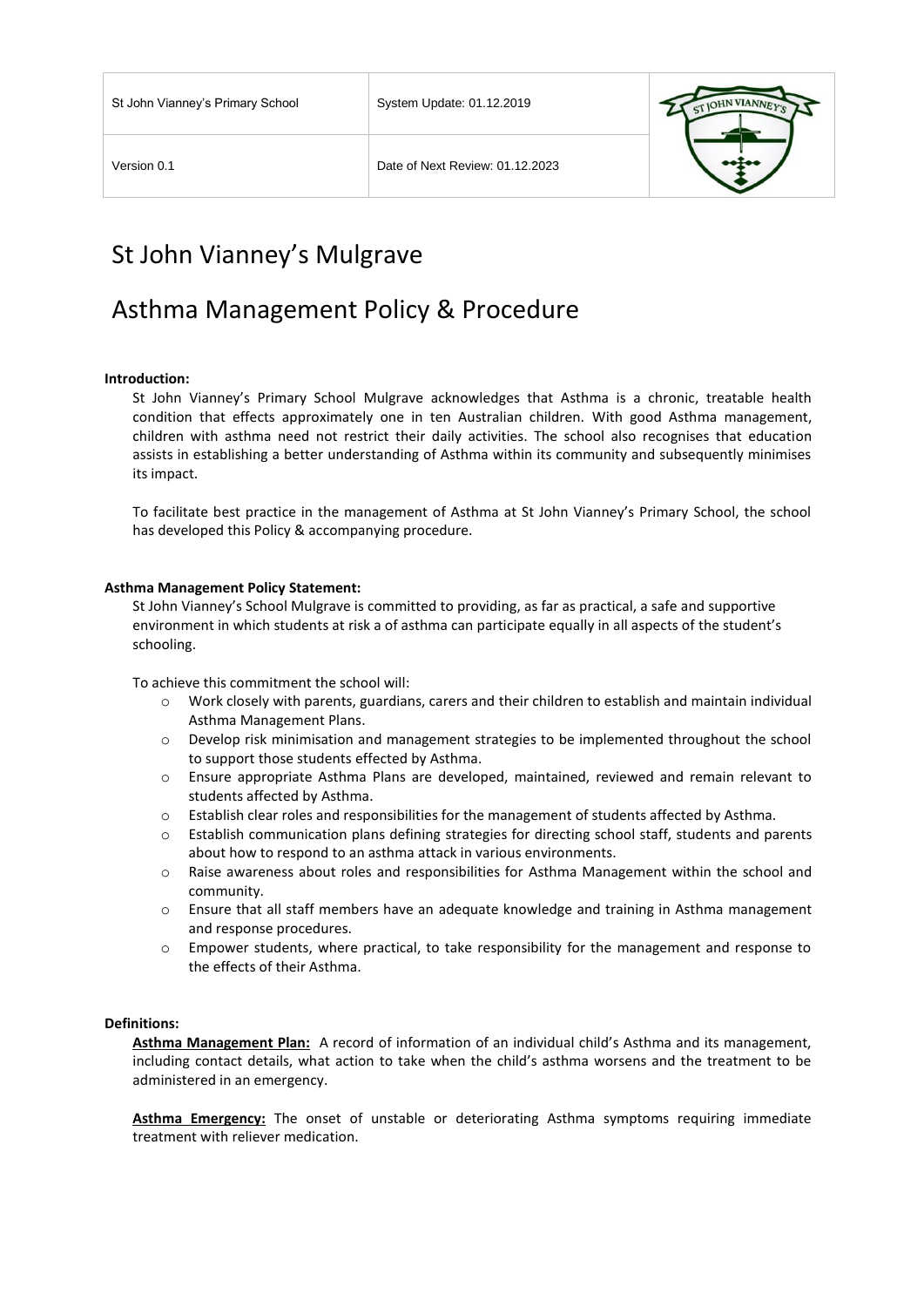# **Asthma Emergency Kit (AEK)**

Kits should contain:

- o Reliver Medication
- o Small volume spacer devices;
- o 2 compatible children's face masks;
- o Record form
- o Asthma first aid instruction card.

The Asthma Foundation of Victoria recommends that spacers and face masks are for single-use only. It is essential to have at least two spacers and two face masks in each first aid kit and, these should be replaced once used.

Asthma Triggers: Things that may induce Asthma symptoms including pollens, co dust mites, smoke and exercise. Asthma triggers will vary from child to child.

Duty of Care: A common law concept that refers to the responsibilities of organisations to provide people with an adequate level of protection against harm and all reasonable foreseeable risk injury.

Student Medication Record: Contains details for each student to whom medication is to be administered by the School. This includes the child's name, signed authorisation to administer medication and a record of the medication administered, including time, date, dosage, manner of administration, name and signature of person administering the medication.

Metered Dose Inhaler (Puffer): A common device used to administer reliever medication.

Reliever Medication: This comes in a blue/grey metered dose inhaler containing salbutamol, a chemical used to relax the muscles around the airways to relieve asthma symptoms. This medication is always used in an asthma emergency. Reliever medication is commonly sold by pharmacies as Airomir, Asmol, Epaq or Ventolin.

Spacer Device: A plastic device used to increase the efficiency of delivery of reliever medication from a puffer. It should always be used in conjunction with a puffer device and may be used in conjunction with a face mask.

# **Signs & Symptoms of Asthma:**

Signs & symptoms of Asthma may include, but are not limited to:

- o Shortness of breath
- o Wheezing (a whistling noise in the chest)
- o Tightness in the chest
- o A dry, irritating, persistent cough.
- o Signs & symptoms for individual students will vary.

## **Asthma Triggers:**

Triggers of Asthma may include, but are not limited to:

- o Exercise
- o Emotions
- o Change in weather
- o Colds / flus
- o Smoke (cigarette smoke, wood smoke from open fires, burn off etc...)
- o Dust & dust mites
- o Moulds
- o Pollens
- o Animals
- o Chemicals
- o Food & food additives
- o Deodorants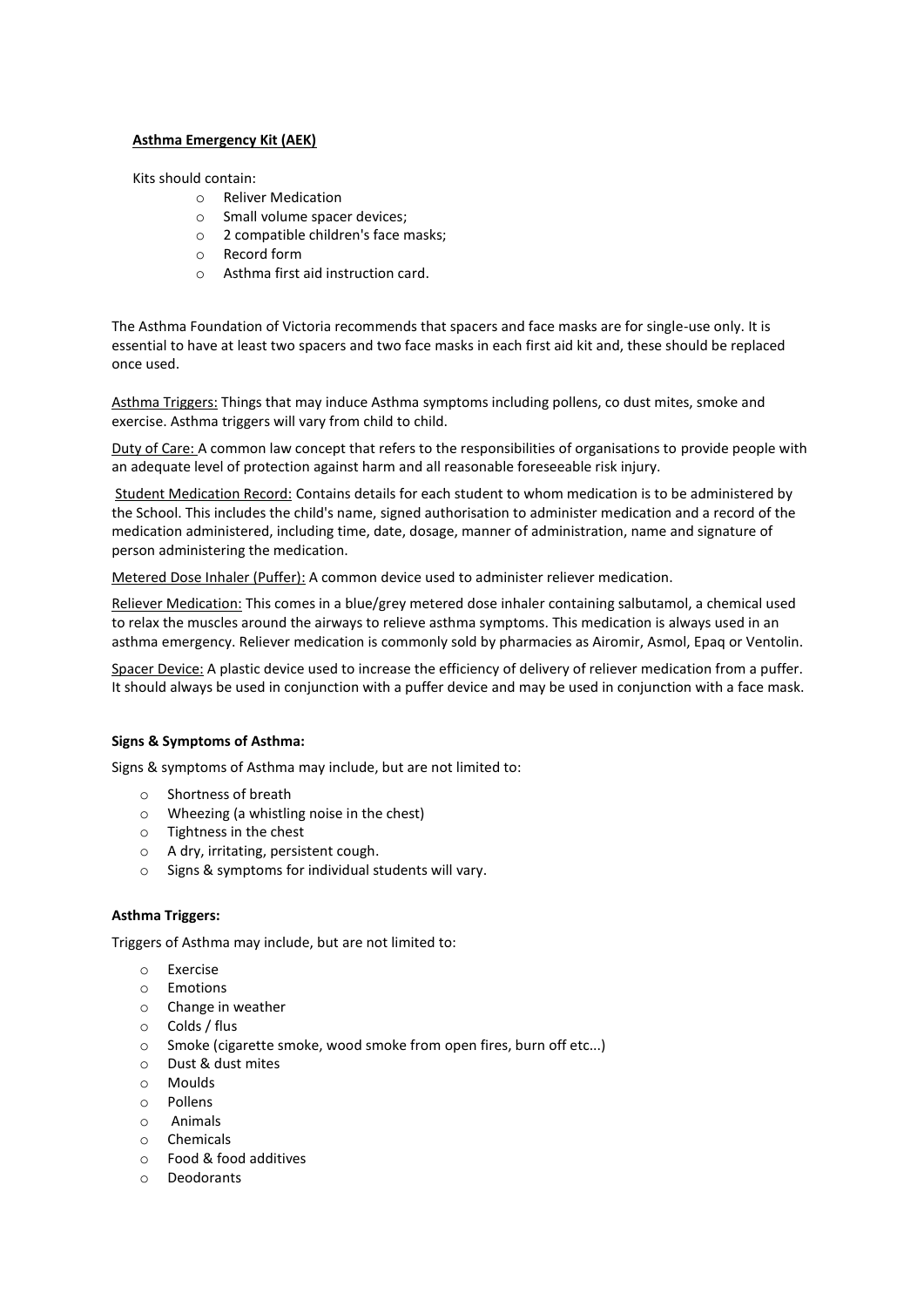o Certain medications (including aspirins & anti-inflammatories).

# **School Responsibility:**

To ensure the welfare and safety of all students affected by Asthma St John Vianney's Mulgrave will:

- o Establish and update an Asthma Management Policy in accordance with Asthma Foundation Guidelines 2017 and make this publically available;
- $\circ$  Ensure that a current (within 12 months) Asthma Action Plan is provided by parents for any student affected by Asthma;
- o File the current Asthma Action Plan with the student's enrolment record;
- o Keep individual Asthma Action Plans in the First Aid Room and ensure that they are in close proximity to the reliever medication;
- $\circ$  Have an expectation of parents/guardians of all children with asthma, to provide reliever medication and a spacer (including a child's face mask, if required) for their child during school hours.
- o Ensure that the expiry date of all reliever medication is checked regularly and replaced when required;
- o Ensure medication records are kept for each child to whom medication is to be administered by the school;
- o Ensure where there is a diagnosed severe asthmatic student, relevant and sufficient number of staff are formally trained and accredited in 10392NAT Course in Emergency Asthma Management;
- o Ensure all staff members are aware of the Asthma management procedures;
- o Ensure induction procedures for casual relief staff includes information about children attending the school who have been diagnosed with asthma, and the location of their medication and action plans;
- $\circ$  Provide adequate number provision and maintenance of Asthma Emergency Kits (AEK);
- o Where possible, identify and minimise asthma triggers for students;
- o Acknowledge that students with asthma can participate in all activities safely and to their full potential;
- $\circ$  Communicate any concerns with parents/guardians regarding the management of children with asthma at the school;
- o Display of Asthma Australia's 'Asthma First Aid' Poster in key locations around the school.

# **Staff Member Responsibilities:**

St John Vianney's Primary School Mulgrave staff members will ensure that they:

- o Are aware of the School's Asthma Management Procedure;
- o Can identify children displaying the symptoms of an asthma attack and locate their personal medication, Asthma Action Plans and the Asthma Emergency Kit (AEK);
- o Where possible, minimise asthma triggers (refer to Definitions) as outlined in the child's Asthma Action Plan;
- o Take the Asthma First Aid Kit, student's personal asthma medication and Asthma Action Plans on excursions or other offsite events;
- o Will administer prescribed asthma medication in accordance with the child's Asthma Action Plan;
- o Consult with the parents/guardians of children with asthma with relation to the health and safety of their child, and the supervised management of the child's asthma;
- o Communicate any concerns to parents/guardians if a child's asthma is limiting his/her ability to participate fully in all activities;
- o Enable children with asthma to participate in all activities safely and to their full potential.

# **Parent, Guardian & Carer (Parents) Responsibilities:**

Parents with children affected by Asthma are responsible for ensuring they:

- $\circ$  Inform the school at either enrolment or on initial diagnosis, that their child has asthma
- o Provide a copy of their child's Asthma Action Plan to the School and ensure it has been prepared in consultation with, and signed by, a medical practitioner: the Asthma Action Plan should be reviewed and updated annually ensuring all details on their child's enrolment form and medication record are completed prior to commencement at the School;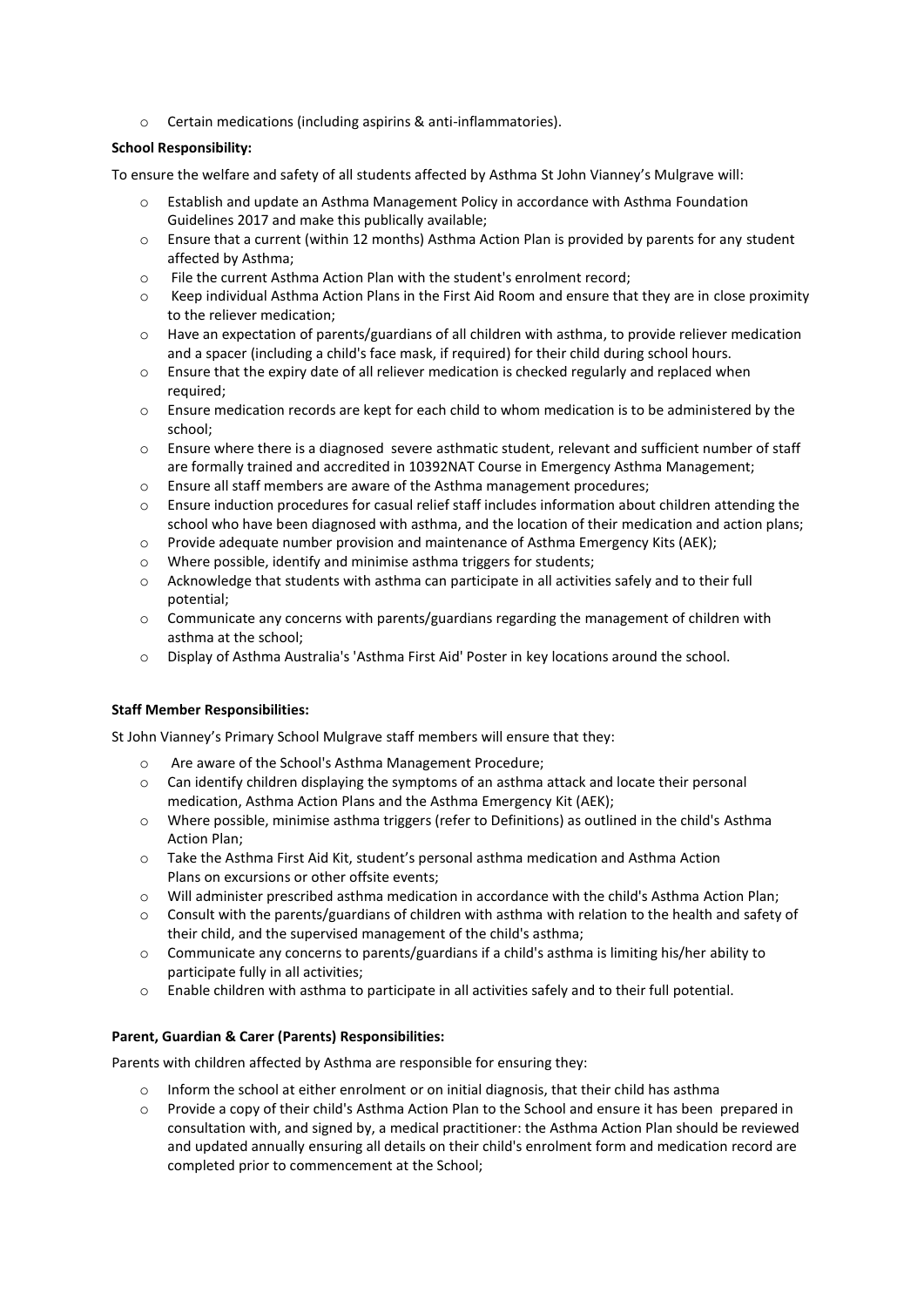- o Bring to the immediate attention of the school any change in their child's condition and required response procedures. The student's Asthma Action Plan will need to be renewed in consultation with, and signed by, the student's medical practitioner;
- $\circ$  Provide to the school an adequate supply of appropriate asthma reliever medication and a spacer (including a child's face mask, if required). If students self-medicate, they require a second ventolin;
- o Encourage their child to learn about and understand their asthma, and to communicate with staff immediately if they are unwell or experiencing asthma symptoms.

# **Implementation:**

Parent, Guardians or Carer's (Parents) of students with Asthma are required to access the relevant **Asthma Action Plans** from the Asthma Australia website and complete the Action Plan in consultation with their child's Medical Practitioner. The school will provide a copy of the relevant Asthma Action Plan upon request.

1. Parents are responsible for ensuring an Asthma Action Plan for the child is presented to

St John Vianney's Primary School Mulgrave prior to their enrolment at the school or upon an initial diagnosis. In accordance with Asthma Australia guidelines, Asthma Action Plans and the student's photo should be reviewed and updated every 12 months.

# **Asthma Action Plans must:**

a) Describe emergency procedures to be taken in the event of an asthma attack;

b) Be signed in the current year by a registered medical practitioner who was treating the child on the date the practitioner signs the emergency procedures plan;

c) Detail Asthma signs and symptoms outlined for that child;

d) Include an up to date photograph of the student. (Refer to Appendix 1)

2. Parents must provide one set of medication prescribed if a child does not self-administer. (eg Ventolin x 1) This will be kept in the First Aid Room. Parents must provide the school with two (2) sets of any medication prescribed if child's plan indicates that he/she can self-administer; one will be kept in the classroom and one in the First Aid Room (eg Ventolin x 2).

3. Parents will be notified of the school's Asthma Management Policy on the schools website.

4. Asthma Action Plan for each child will be kept in the First Aid Room with their medication. A list of students who have an Asthma Management Plan will be displayed in the First Aid Room in close proximity to medication and made available to all staff members with responsibility for the student. A copy of the Asthma Plan will be displayed in the student's classroom. A folder containing Asthma Plans for students in each level will be located in the relevant building with an Emergency Asthma Kit.

5. Reliever medication and a spacer (including a child's face mask, if required) will be labelled with the student's name and date of expiry clearly visible. One set will be located within the First Aid Room and if able to self-medicate, another within the student's classroom.

6. The Registrar/ Administration Officer in negotiation with a designated member(s) of the School Leadership Team will ensure the individual student Asthma Action Plans remain current and are clearly communicated to and understood by relevant staff members. To achieve this, the school will establish Communication Plans defining strategies directing school staff, students and parents about how to respond to an asthma attack in various environments.

7. The school will ensure a sufficient number of staff are formally trained and accredited in 10392NAT Course in Emergency Asthma Management in the event that the school has a student diagnosed with severe asthma.

8. St John Vianney's Primary School Mulgrave will review individual Asthma Action Plans in consultation with the student's parents:

- a. Annually;
- b. Where the student's medical condition changes;
- c. Immediately after a student has an asthmatic attack at school.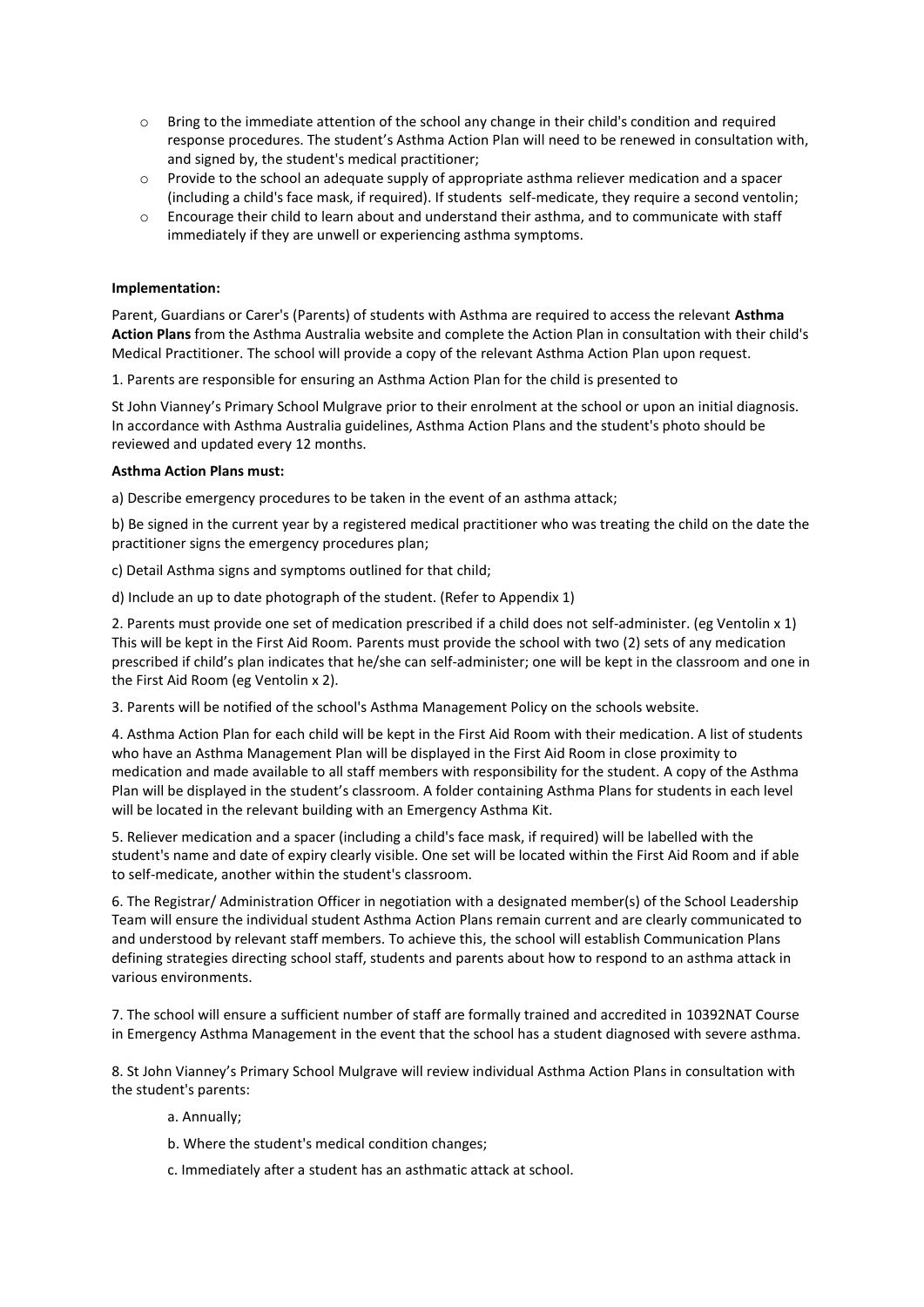- 9. Parents are responsible for informing the School in writing of their child's medical condition and must:
	- a. Provide the Asthma Action Plan signed by a registered medical practitioner,
	- b. Provide the School with any updates of their child's medication prescribed or otherwise;
	- c. Ensure all reliever medication is kept within the expiry date;
	- d. Ensure any other medication prescribed or otherwise is kept within the expiry date;
	- e. Inform the school if their child's medical condition changes and if relevant provide an updated Asthma Medical Management plan signed by a registered medical practitioner.

10. The Registrar/ Administration Officer in negotiation with a designated member(s) of the School Leadership Team will ensure the individual student Asthma Action Plans remain current and are clearly communicated to and understood by relevant staff members.

# **Staff Training & Emergency Response:**

- 1. All staff will complete Asthma training and will complete the *Asthma First Aid For Staff* Course. Staff will be provided with a briefing annually on all students affected by Asthma. This will include all students enrolled, or recently diagnosed. This will occur at a predetermined Staff Meeting.
- 2. Staff members and administrative personnel who conduct classes or attend to students diagnosed as having *severe asthma* are required to complete and maintain *10392NAT Course in Emergency Asthma Management accreditation*. This training will include strategies for asthma management, risk minimisation, recognition of allergic reactions, emergency treatment and practice with a metered dose inhaler/puffer.
- 3. Asthma Management Plans are available to all staff. These plans are posted in the First Aid Rooms, in classrooms and appropriate shared areas.

# **Asthma Risk Mitigation Strategies:**

St John Vianney's Primary School Mulgrave will ensure that Asthma Risk Minimisation Strategies are implemented to ensure that the welfare and safety of all students affected by Asthma and to reduce the likelihood of an asthma episode occurring.

Asthma Risk Mitigation Strategies that the school implements include, but are not limited to ensuring:

- o A staff member with relevant Asthma Management training is accessible and on duty at all times;
- o Increased the supervision of the child on special occasions such as excursions, incursions or special event days;
- o Tables and bench tops are washed down regularly;
- o The restriction of food and food containers, boxes and packaging in crafts, cooking and science experiments, depending on the allergens of the particular students;
- o Students are closely supervised at lunch and snack times and encouraged to consume food in specified areas. To minimise risk, children should not 'wander around' whilst eating;
- $\circ$  Staff members discussing the use of foods in activities with the parents of a child at risk of anaphylaxis/asthma and these foods should be consistent with risk minimisation;
- $\circ$  Discussing outdoor activities as a staff for a risk minimisation eg 'smoke in air'

## **Communication Plans:**

Communication Plans will be developed for all students affected by Asthma. These plans include strategies for advising school staff, students and parents about how to respond to an asthma episode by a student in various environments including:

- $\circ$  During normal school activities including in the classroom, in the school yard, in all school buildings;
- o During off-site or out of school activities, including on excursions, school camps and at special events conducted or organised by the school.

Relevant staff members will meet with parents early in the year to complete a Communication Plan (Attachment 1)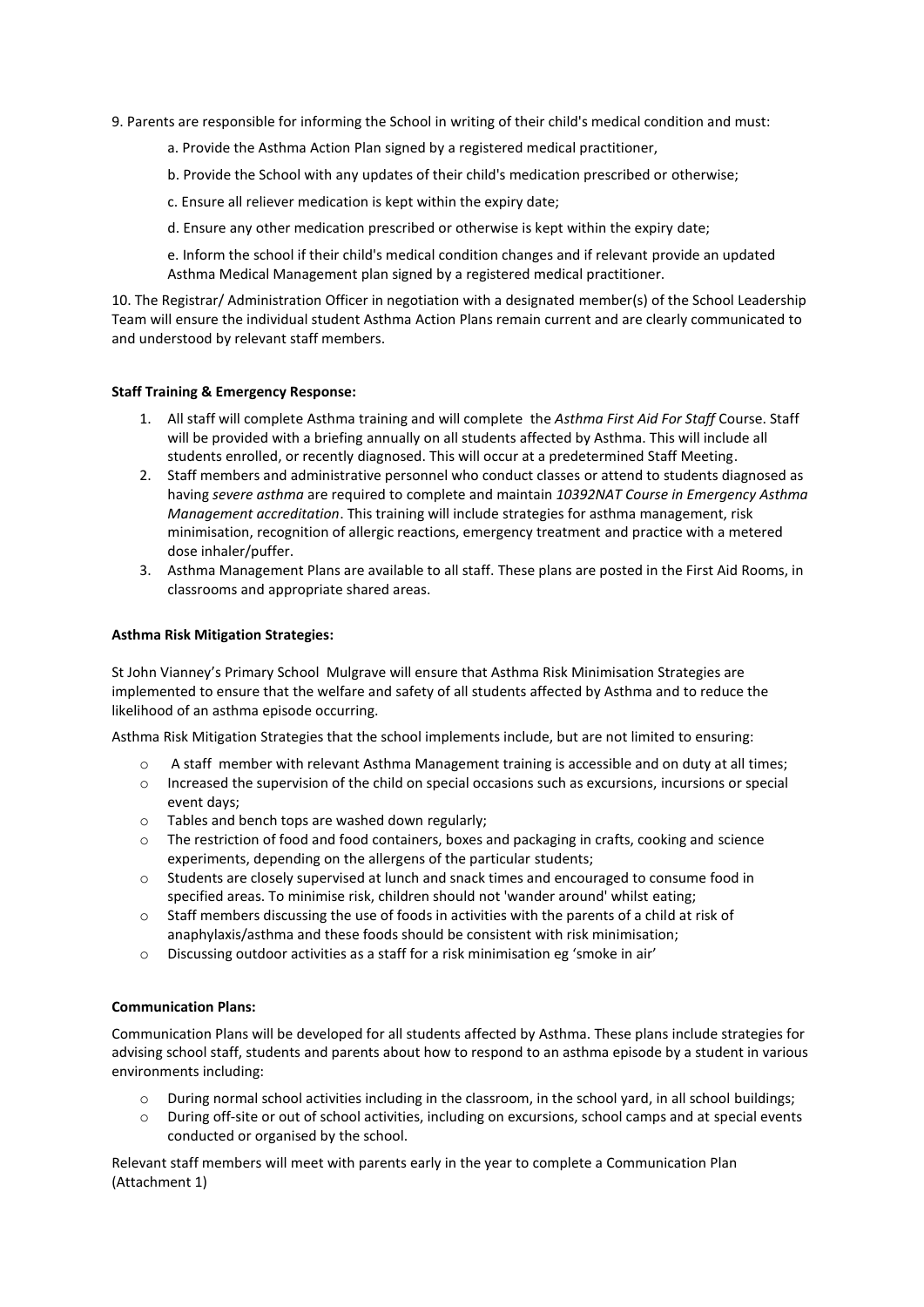Where a student's information changes throughout the year their Communication Plan will require updating. All associated documentation will be updated with the reviewed requirements communicated to all relevant staff members.

# *References: Asthma Foundation Victoria Asthma Guidelines: A Resource for Managing Asthma in Victorian Schools, June 2017*

*Asthma Australia: Asthma Action Plan 2016*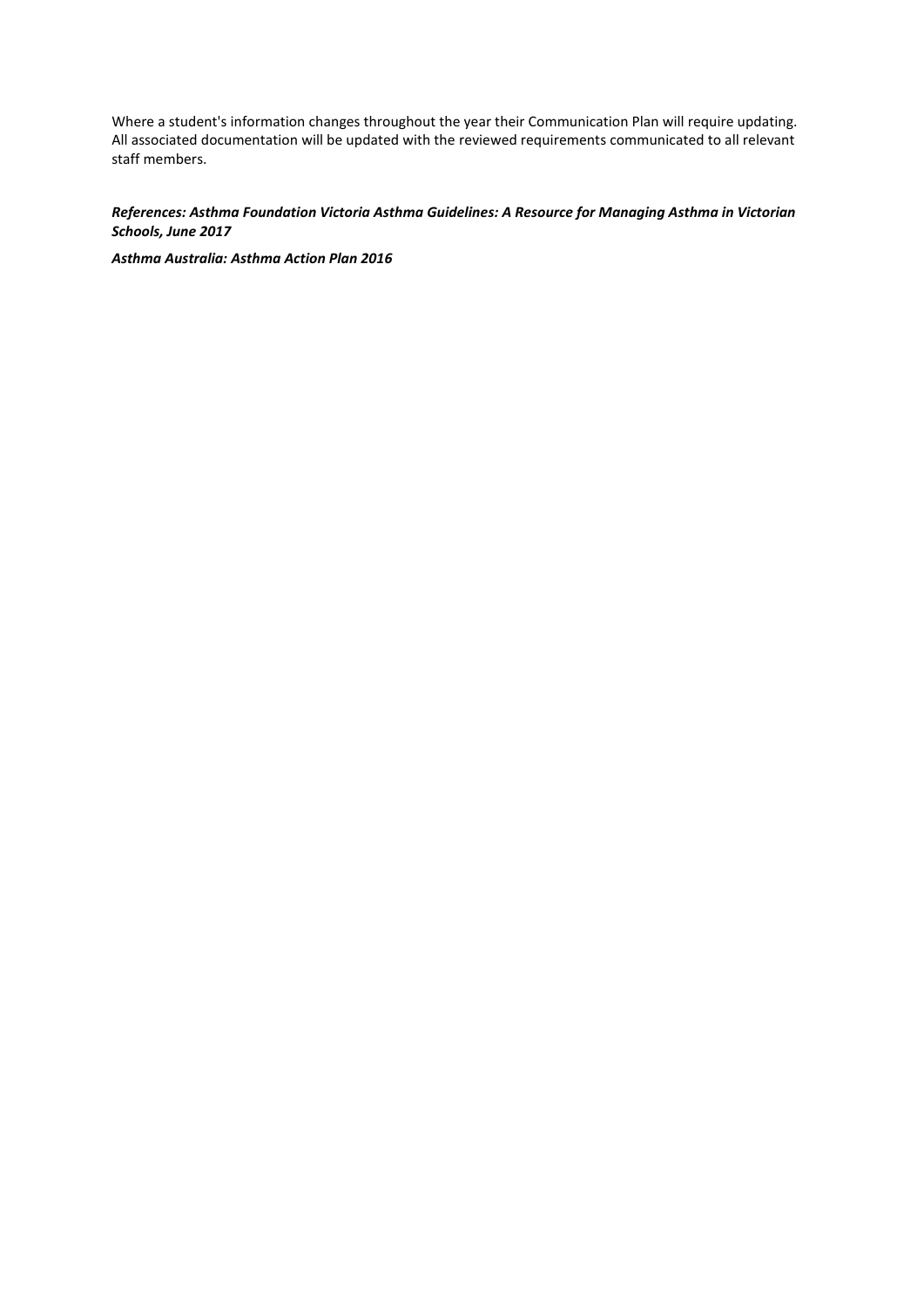# **Appendix 1**

# Asthma Communication Plan

St John Vianney's Primary School Mulgrave Asthma Communication Plan is to be developed for all students affected by Asthma in consultation with their parents, guardians or carers and their medical practitioner.

| <b>Child's Name:</b>                                                           |                                                                                                                      |
|--------------------------------------------------------------------------------|----------------------------------------------------------------------------------------------------------------------|
|                                                                                |                                                                                                                      |
| <b>Class / Year Level:</b>                                                     | Date of Plan:                                                                                                        |
| My child reacts in the following ways:                                         |                                                                                                                      |
| $\circ$                                                                        |                                                                                                                      |
| $\circ$                                                                        |                                                                                                                      |
| $\circ$                                                                        |                                                                                                                      |
| $\circ$                                                                        |                                                                                                                      |
|                                                                                |                                                                                                                      |
|                                                                                |                                                                                                                      |
| Additional steps to be taken for my child when observing any of the following: |                                                                                                                      |
| $\circ$                                                                        |                                                                                                                      |
| $\circ$                                                                        |                                                                                                                      |
| $\circ$                                                                        |                                                                                                                      |
| $\circ$                                                                        |                                                                                                                      |
|                                                                                |                                                                                                                      |
| <b>On Excursions:</b>                                                          | The school will ensure an Asthma Emergency Kit<br>(AEK) is taken on the excursion and is accessible at<br>all times. |